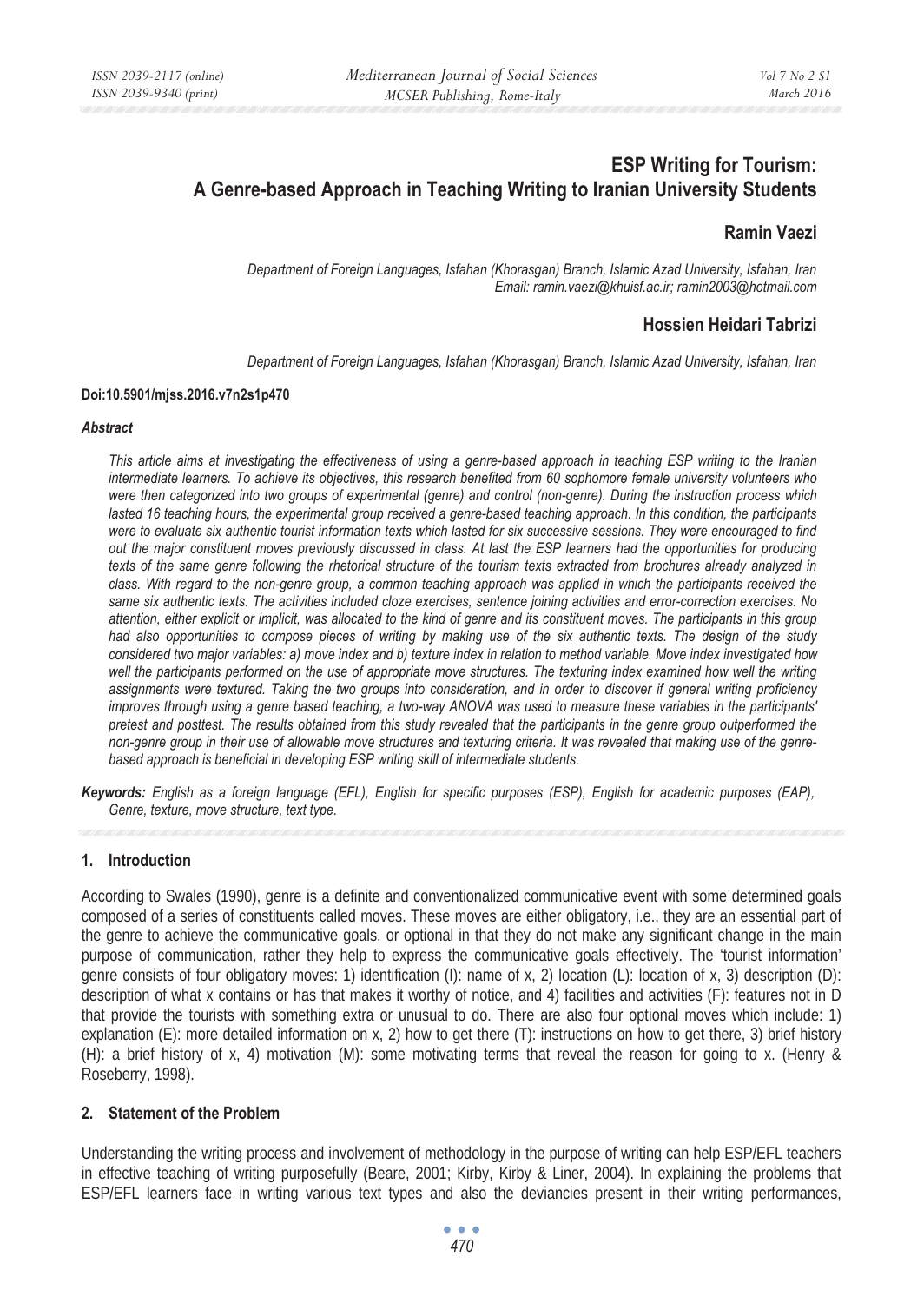Coulthart (1994) attributes the difficulty to the linearity of the knowledge in general but non-linearity of the structure of the text, i.e., presenting the non-linear knowledge and message in a linear form. To tackle the difficulties, this study is an attempt to investigate the usefulness of a genre-based approach in teaching ESP writing. Having discovered the fact that an ESP course is possible with students who are at least of intermediate language proficiency, the questions are: Can a genre-based type of instruction a) help the learners in producing appropriate texts by considering the allowable move structures, b) improve the learners' ability in texturing their writings and c) improve the learners' writing ability in general?

### **3. Methodology**

This study is an attempt to investigate the effects of a genre-based approach in teaching writing to the Iranian Intermediate English learners. In the following sections the details of subject participation procedures, instrument and data collection, procedures of treatment as well as data analysis, and finally the design of the study will be mentioned.

#### *3.1 Participants*

The participants selected for this study were 60 out of 80 sophomore female students majoring in English Translation at Esfahan Payame Nour University. The selection of the participants was based on a test of homogeneity taken from a TOEFL intermediate collection of multiple-choice questions. The score considered to be desirable was used as a passing criterion for the students' participation. This procedure ensured us of the existence of a fair degree of homogeneity. In order to further meet the condition of homogeneity, GPA was also considered as a criterion for the participants' selection and the most capable students were chosen.

### *3.2 Materials and Instruments*

Six authentic texts of tourist information genre were extracted from tourist brochures. A text of the same genre with some deliberately made missing moves was also prepared for the purpose of course activities and eliciting written performances. The six tourism passages were chosen to be used for teaching materials, and the text with missing moves was applied in getting the students involved in text producing.

The participants had to produce two texts of 90 to 120 words with the characteristics of a tourist advertisement genre in which they would describe their most favorite place of interest in Esfahan, Iran. One of these texts was written at the beginning of the instruction process (pretest), and the other one was produced in the last session (posttest). Both these pieces of writing were used to measure the students' writing proficiency before and after the treatment.

Since most of the participants were living in different towns and villages of Esfahan, their writing assignments were mostly about historical places or beautiful landscapes of the Esfahan like: The Chehel Sutun Palace, Hasht Behest Palace, Ali Qapou, Naqsh-e Jahan Square, Imam Mosque, Char Bagh School, etc.

# **4. Treatment**

The treatment applied for the genre group was a genre-based writing instruction, the focus of which was on analyzing tourist information genre and finding its constituent moves, while for the control group a common traditional method was applied in which the teaching instructions included cloze, sentence joining, and error correction activities. No explicit attention was paid to the genre and its constituent moves.

# *4.1 The Genre Treatment (Experimental Group)*

For the genre group, 6 authentic texts, which were based on tourist information genre, were assigned to the learners. In each session, the students were introduced to one text. Having been introduced to the tourism genre and its optional and obligatory constituents, the participants were asked to read the texts and identify optional and obligatory constituent moves.

After six successive sessions being devoted to analyzing texts and identifying their allowable move structures, the learners were asked to rewrite a text already given to them, which had some deliberately left texturing problems and some deliberately-made missing moves .

The participants had also a free writing task in which they could select one place of interest in Esfahan, Iran and try to promote this piece of writing in the best way possible.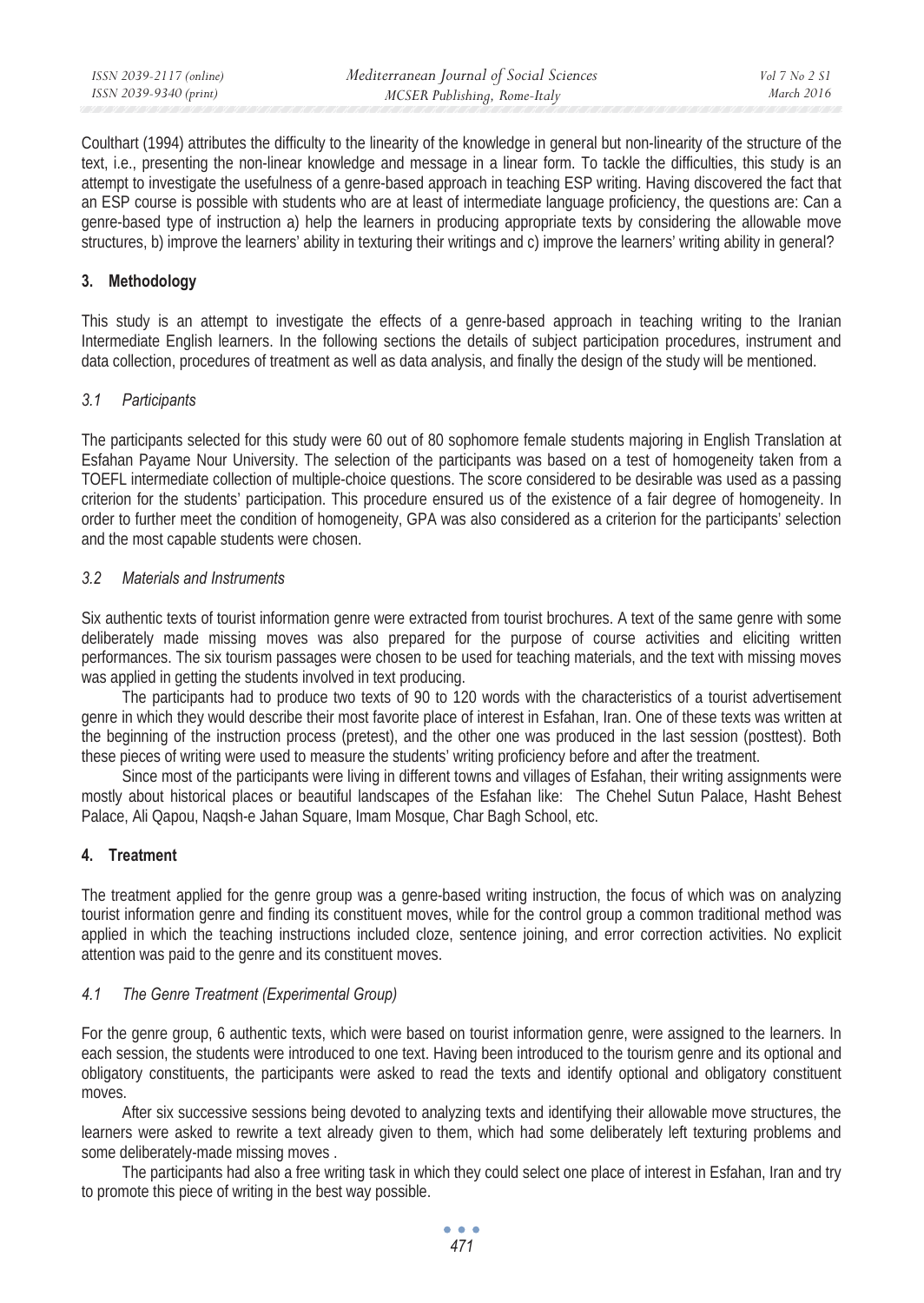The two writing tasks, i.e., rewriting a text and free-writing exercises, were corrected by the teacher. The correct forms of these writings were then offered to the learners as models for their future writings. The free writing was considered to measure the two dependent variables: a) 'move index': the correct use of the move structures, and b) 'texture index': considering texturing criteria such as conjunctions, connectivity, and other essential criteria while producing the text.

### *4.2 The Non-genre Group (Control Group)*

With regard to the non-genre group, the same authentic texts offered to the genre group were introduced to the learners. The texts were presented following a traditional teaching approach. Each session involved the use of specific methods such as cloze passages, sentence joining, and error correction exercises. No attention, either implicit or explicit, was paid to the kind of genre and its relevant move patterns.

Having worked for six successive sessions on authentic texts about tourist information, the participants were asked to rewrite the same badly written text, i.e., the same text with some deliberately-made missing moves and texturing problems which was offered to the genre group.

The participants had also an opportunity to produce a text about their favorite place (free-writing). This piece of writing was considered to measure the two dependent variables, i.e., 'move index' and 'texture index'.

The two writing tasks were corrected by the teacher. The common errors, such as inconsistency among numbers or tenses, which were committed by the learners, were discussed in the class.

### **5. The Pilot Study**

In order to gain confidence the validity of the conclusions drawn, a pilot research was carried out on a small group of undergraduate EFL learners. The pilot study was done since the project initially was supposed to investigate the effect of genre-based approach on secondary students' writing progress who were mostly at a low intermediate level.

After assigning a proficiency test to the learners, 20 out of 40 were selected. The participants were then divided into genre and non-genre group, each group consisting of 10 learners. Then a pretest was administered in which the participants were asked to write a text of 50 to 70 words describing their own tourist resource in the place, in this case, Esfahan, Iran. The written products were corrected by considering two essential variables: a) 'move index': how well the participants used the appropriate constituent moves of the genre, and b) 'texture index': how well the participants textured their written products.

Having examined the genre group's written assignments, we found out that no considerable improvement would be observed in the writings. In most cases the students failed to write sentences in accordance with constituent moves of tourist information genre already discussed in class. They could only write one or two optional and obligatory moves correctly in their writings. Our evaluation of the data also indicated that texturing which was already taught to them implicitly, was a deterring problem

To measure 'move index' the formula introduced by Henry & Roseberry, (1998) was used and for the 'texture index' the seven texturing criteria suggested by Hamplyons and Heasley (1984) was applied. To do so, the first six clauses of the text were analyzed in terms of the existence of these seven criteria. The obtained result suggested an important fact: Genre-based ESP writing instruction does not prove useful for students with a low level of proficiency.

#### **6. Procedure (The Main Study)**

At the beginning of the study, a proficiency test (TOEFL) was administered to a group of 80 sophomore female volunteers majoring in English translation. The test consisted of 30 multiple-choice items, 10 items being devoted to each skill, reading, writing and listening. Then 60 students were selected according to their range of scores in the proficiency test, i.e., Mean + 1 SD. To further meet the condition of homogeneity, GPA was also used as a passing criterion. The 60 selected participants were then categorized into genre and non-genre groups (experimental & control group), each consisting of 30 learners.

For pretest both groups were requested to compose a text of at least 90-120 words about one of the landscapes or historical places of Esfahan, Iran that they wished. The text had to be written in such a way that it could attract as many readers as possible.

Then, two raters both post-graduate students preparing their Ph.D. theses, rated each text by taking into account two dependent variables: a) 'Move Index', and b) 'Texture Index'. Then the average of the two ratings formed the final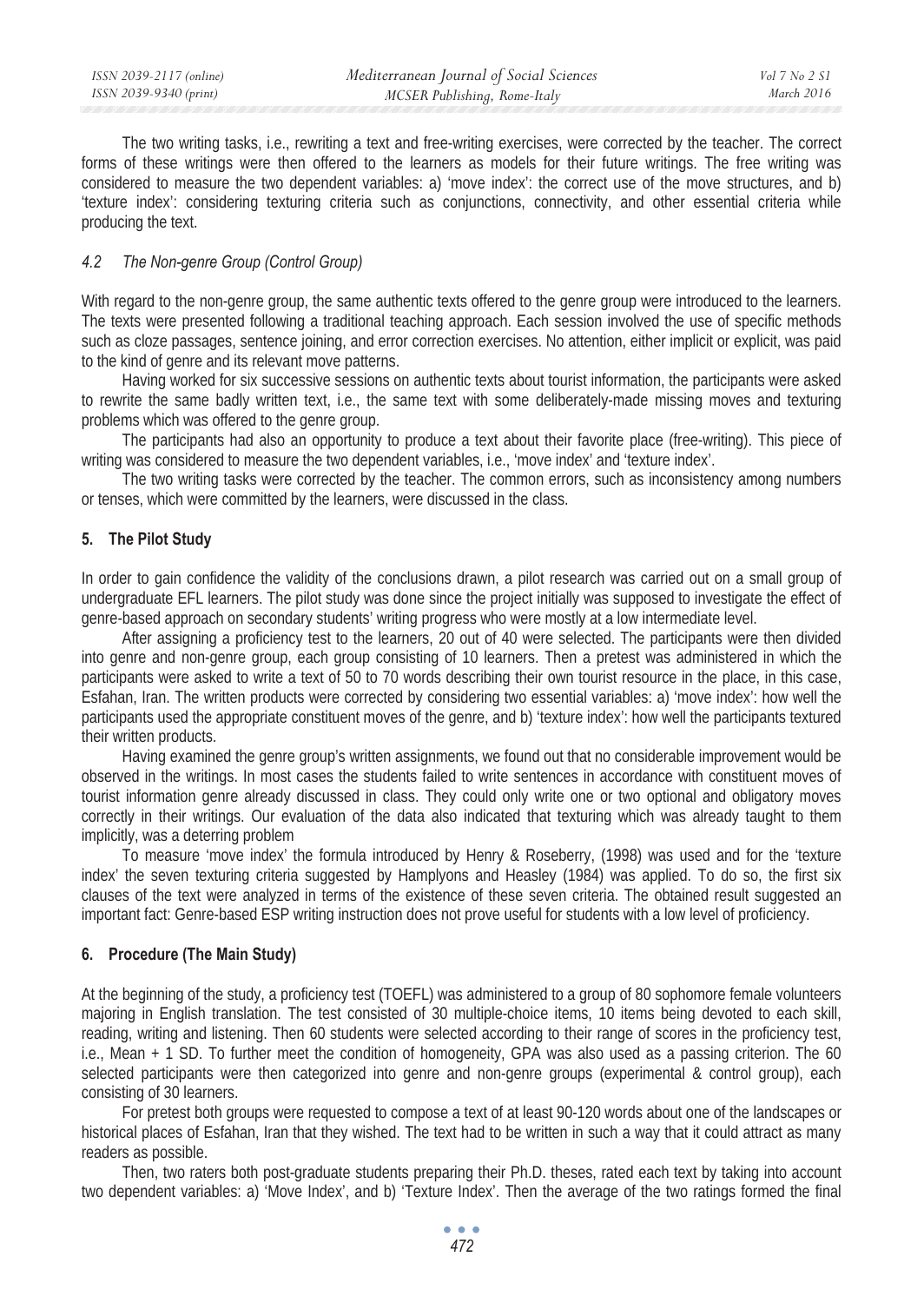score for the pretest

The move score, designed to evaluate how well the participants could master the appropriate use of the move structure, was calculated according to the following formula borrowed from Henry and Roseberry (1998):

OM Move score= MP- 0.5 (IM+MM) /

MP: the number of obligatory moves actually present in assignments.

IM: the number of inappropriate moves.

MM: the number of misplaced moves.

OM: the number of obligatory moves which ought to be present in the genre.

According to this formula, a text that has all the obligatory moves present in the correct order without any inappropriate moves will receive a score of one, while a text containing none of the obligatory moves will receive a negative score.

The texture index provided information on the devices that make a text look cohesive and grammatical. The criteria used as the major standards in textuality were borrowed from Hamplyons & Heasley (1984). Because of the special characteristic of tourist information genre in which most of the moves are located in the initial part of the text, texturing criteria were evaluated for the first six clauses of each text. The obtained result was averaged over all the other clauses. The two raters examined the texts and one point was devoted to each criterion. As we dealt with seven standards in textuality proposed by Hamplyons and Heasley (1984), the whole texturing variable consisted of seven points. So the result was put on a scale of one to seven: a range of 1-3 was representative of a poorly textured text, a range of 5-7 could be a well-textured one, and 3-5 reflected acceptable texturing. By following this procedure, the participants' written texts (pretest) were rated in order to be compared with their posttest writings.

# **7. Treatment**

The instruction process consisted of two stages for both groups:

- 1. Elaborating on six authentic tourist information texts to teach students
- 2. Two opportunities for the creation of tourist information texts. The instruction process consisted 16 hours over a three-week period.

# *7.1 Genre Group (Experimental Group)*

In each two hour session the participants received one authentic text on tourist information genre. They had to read each text and identify the constituent moves existing in the genre. It is worth noting that at the beginning of the treatment, the term 'move' as constituents of each genre and its different models (optional or obligatory) were discussed in detail, in the case of tourist information genre, four optional and four obligatory moves. The four obligatory moves were: 1) identification, 2) location, 3) description, and 4) facilities and activities

The students then had two opportunities to create the genre in the class. In the first, they were requested to rewrite a text that contained some missing moves and some grammatical errors. The second was a 'free writing' exercise in which the students chose their favorite place of interest in Esfahan, Iran and produced a piece of writing about it as attractively as possible (the text was preferred to be in the range of 90 to 120 words). These two written products, i.e., rewriting a text and creation of a tourist information text (free writing) were corrected by the teacher. The free-writing task was considered as the posttest to calculate the two dependent variables, i.e., 'move index' and 'texture index

#### *7.2 Non-Genre Group (Control Group)*

Using the same six authentic texts of tourist information genre as used for the experimental group, the researchers used a traditional method mostly based on cloze, sentence joining, and error correction exercises. In one session some words were deleted from the text and multiple-choice items were given to the learners (cloze). In some other sessions some sentences of the text were separated from the whole text and the learners were required to put them together (sentence joining). In still other sessions a passage full of deliberately-left grammatical errors were given to the participants to correct (error correction). Each session with the contribution of the students and the teacher, the correct form of each text was written. All the six prepared texts were then kept as models for students' later writings. No focus was accorded to genre and move structures. Like the genre group, the non-genre group was encouraged to use the six authentic texts of tourist information genre as models for their writings.

In the seventh session, the students were asked to read and rewrite the same badly written text with some missing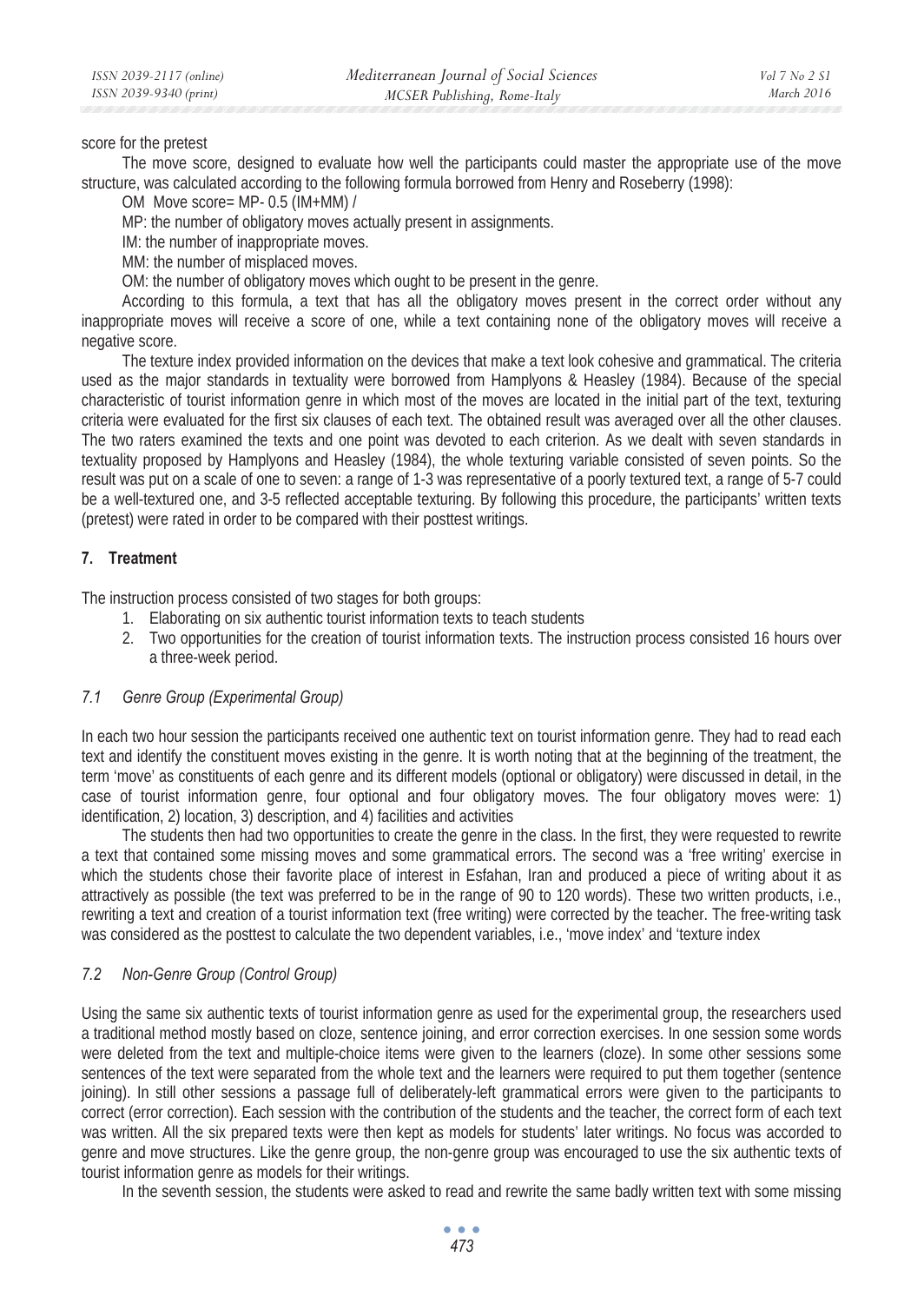moves and grammatical errors used for the genre group. In the last session, the participants were requested to compose a piece of writing about one of favorable tourist resource of their living palace in the most attractive way (free-writing). Both these writings were corrected by the teacher. The free writing was used to measure 'move index' and 'texture index' (posttest) and to find out whether the treatment had improved the results previously obtained from the pretest or not.

### **8. Findings and Results**

Having made sure about the homogeneity of the participants by running a t-test (the difference between the two groups was revealed not to be significant:  $t = -.507$ ,  $p = .921$ ) the writings were then rated by two raters. The results of the posttest were dealt within two steps. In the first step, a t-test was used to find out if the treatment had any significant effect on the participants. (t= 2.397, p= .02); there was a significant difference between the two groups after the treatment.

In the next step, the results were compared through using a two-way ANOVA. The reason for employing a two-way ANOVA measurement was that there were two groups and two variables, that is, 'move index' and 'texture index'. (t= 2.397, p= .02); the p score indicates a theoretically significant difference.

According to the result of the ANOVA, represented above, the three null hypotheses of the study can be rejected. We can reach a conclusion that a genre-based approach to teaching writing does have a significant effect on students' performance in ESP writing proficiency.

### **9. Discussion and Conclusions**

In 1998, Henry and Roseberry carried out a study on EAP/ESP advanced learners. The results obtained from this study revealed that a teaching approach based on rhetorical organization can be helpful in an EAP/ESP writing situation with advanced learners being the participants.

Three variables received the major attention: Motivation index, i.e., the degree of motivation the text creates in tourists to visit the place, the move index, and the texture index. It was concluded that motivation and texture indexes examined in the students' writings showed significant differences contrasting the success of the genre and the non-genre groups, while regarding the move index, no significant difference was tangible. This study focused on the same research questions. However, the 'motivation score' was omitted since the data was collected from the Iranian EFL university students who were at an intermediate level of English proficiency, so writing quality was out of question. Therefore we aimed at two variables only: 'move index' and 'texture index'.

With regard to the first research question, statistical measures indicated that the use of appropriate moves was more significant in the genre group than in the non-genre group. The genre instruction presented to the genre-group made them conscious of the generic structure and the relevant move patterns (in this case, tourist information genre and its four optional and four obligatory moves). On the other hand, the learners in the non-genre group had no obvious knowledge on the constituent moves of this genre. In Henry and Roseberry's (1998) research, no tangible difference across the two groups with regard to the 'move index' was observed. The reason for this contradiction in the findings of this study and that of Henry and Roseberry (1998) can be attributed to the participants' EFL proficiency. ESL learners who participated in that study had mostly acquired English in a native English environment where English would be widely in use. But the learners in this study were EFL learners who learnt the language in classrooms, with no previous knowledge of generic structure of a tourist information text

Referring to the second research question and with respect to the genre group, it was discovered that there was a high degree of increase in 'texturing index', since the rhetorical structure and the texturing devices needed for a cohesive text were taught implicitly by focusing on the main move constituents of the text.

The participants in the non-genre group developed a mastery over error correction skills, which was revealed in their writings. This finding agrees with what Henry and Roseberry (1998) found. Greater length of time was available for the learners to develop error correction skills. According to conclusions in Shaughnessy (1977), through using error correction activities, students reduce their errors from 15-30 per 300-words to 8 during the course of a semester. However, the learners have little opportunity to make use of these points in creating a piece of writing; that is, less opportunity is granted to the learners to understand the observable texturing elements of a text and to derive the rules behind each by themselves. It is the teacher who reveals the elements and rules. The students' role in this regard is to memorize these grammatical and texturing criteria so as to be able to make use of each for their future writings. But in the genre-based approach, the participants analyze each text and find all the obligatory and optional moves mentioned by their teacher and at the same time they can become more familiar with the texturing pattern since they have to examine the writing process actively.